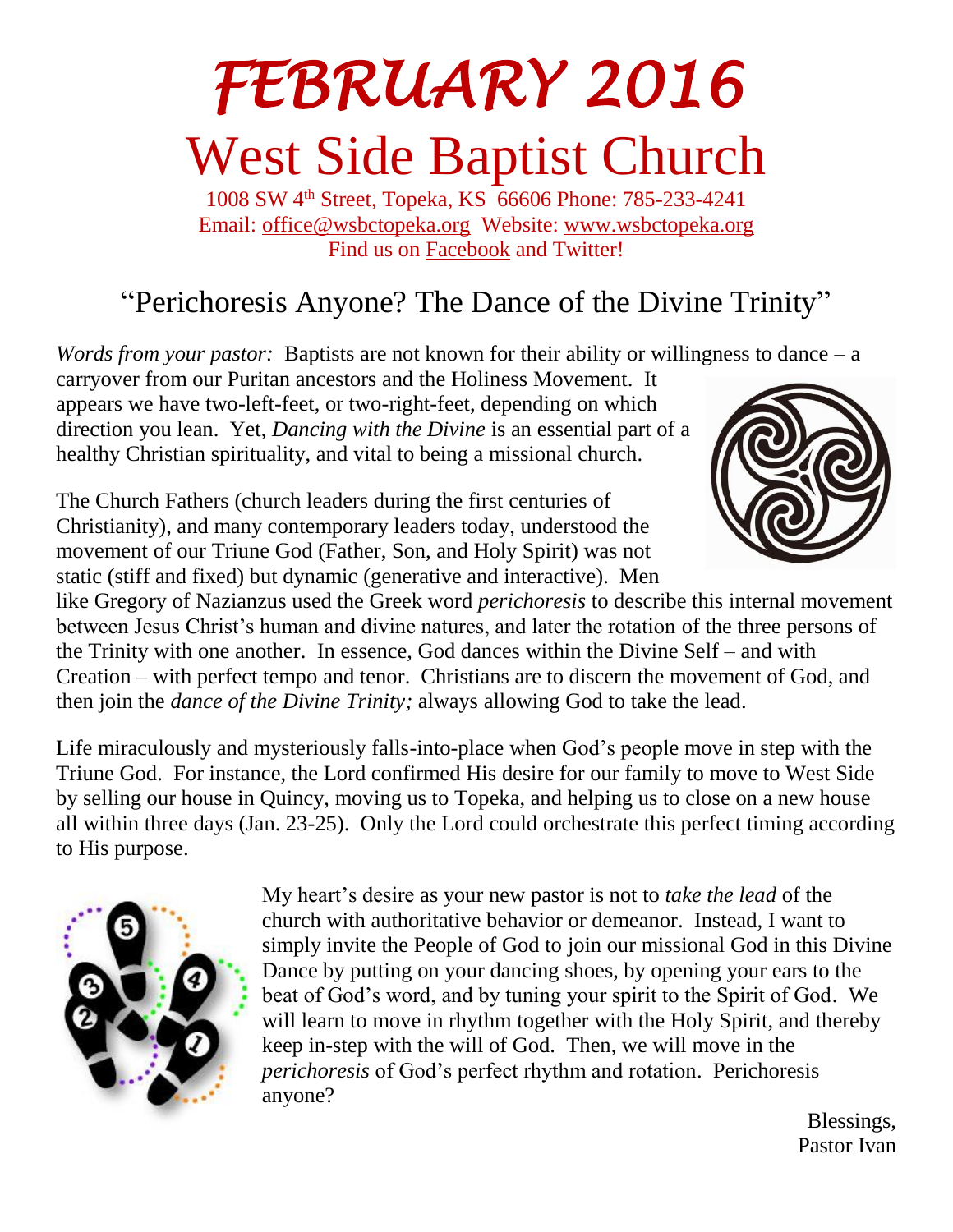

**Reception for Our Pastor and Family -** We are planning a cover-dish lunch on Sunday, February 21 after the worship service in the Fellowship Hall (cafeteria) to give members of the church an opportunity to welcome Pastor Ivan and family to Topeka.

#### **Installation Service for Dr. Greuter**

The Installation service for Dr. Greuter has been scheduled for March 6<sup>th</sup> at 2:00 pm at West Side Baptist Church. Please mark your calendars for this event in March.

### **Baby Closet**

During Christmas, personal care bags were made and given to families that visited the Baby Closet in December. We did ask for donations from our church. These bags included soap, shampoo, toothpaste, toothbrushes, lotion, band aids, razors, and kleenexes. We were able to give out 42 bags. The families were so thankful to receive these items. My heart goes out to all that donated to this project. What wonderful caring people we have at West Side Baptist Church. Thank you.

During the year 2015, we served 469 families with a total of 805 children. These totals have increase each year since 2012 when the Baby Closet was opened. Thank you to the members that continue to support this outreach mission.

~ Pat Carreno, Baby Closet

### **Church Calendar**

The Council has put together the full year's calendar of events that we are aware of at this time. If you have access online, you will always have the information as close as your computer, smart phone, or tablet. This calendar will be kept current so updates can be made at any time. After checking this calendar out and you see an event not listed, please let Lynda know so she can get the event on the calendar.

~ Brice Smith, Moderator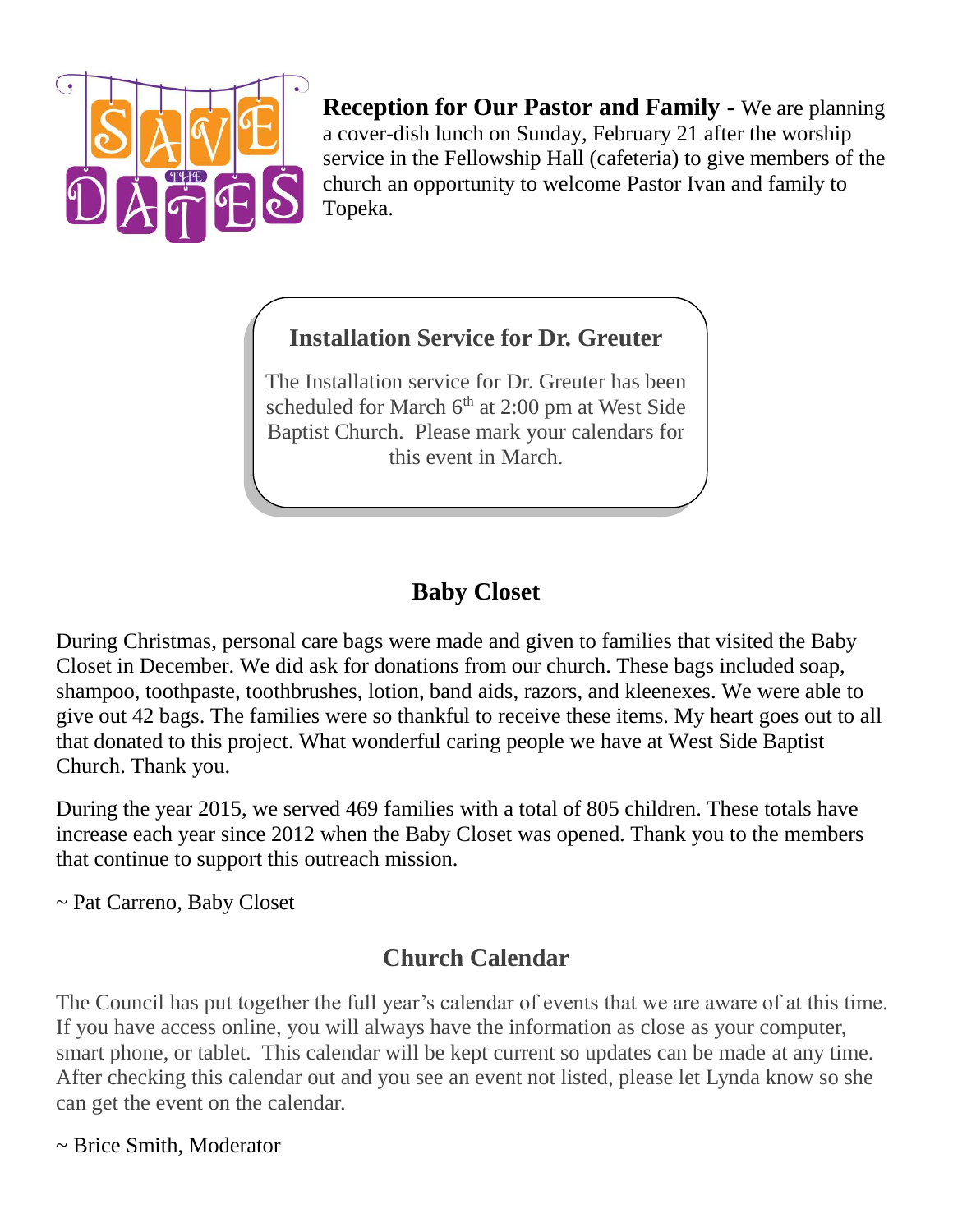#### **2015 Year-End Treasurer's Report**

By now you have looked through the church's 2015 annual report and found the year-end finance reports and the 2016 approved budget. Each month the finance reports are posted on the bulletin board and I will continue to provide you a general overview of our church income and expenses in an article in the newsletter. If you have any questions about the year-end reports or our monthly finances, please feel free to ask.

I believe we have a financially healthy church. With some money in investments, separate accounts for capital campaign funds and the benevolent fund, we had \$6,013.69 in our checking account to carry into 2016. Just like in your personal finances it is important that we have more income than expenses and that was true for 2015. The total income for 2015 was \$222,948.99. The total expenses for 2015 were \$205,796.53. The net operating income for the year was \$17,152.46.

For 2015 we had \$1,240 given in memorials. Those gifts were in memory of Don Manley, Harold and Judy Calloway, Ed Olsen, Maurice Goslin and Maggie Chapman. The memorials used at the end of 2015 to help pay for redecorating the pastor's office were in memory of Vern Allbert, Larry Brooks, Dorothy Woodin, Fred Ansell, Alberta Oslund, Lila Paslay, Millie Austermiller and Laberta Paslay.

There were no gifts in 2015 made to the capital campaign. That fund's money market was valued at \$61,056.95 and the checking account portion was \$14,518.74 totaling \$75,575.69 in the capital campaign accounts. The money used out of the checking account was \$1,237 for the annual maintenance and service inspection of the elevator and \$259.70 for the food expenses of our missions work at Bethel Neighborhood Center in Kansas City.

\$2,827.42 was collected in the benevolent fund (new name is Agape fund). \$4,177.41 was spent and the balance in that checking account at the end of 2015 was \$2,226.76. We had \$2,450.00 donated (including a grant) to the baby closet in 2015 and \$2,021.52 was spent. There was a year-end balance of \$1,292.41 which is carried over into 2016. Because of having good cash flow throughout the year, no money from our three Wells Fargo investment accounts was transferred into the checking account. We ended the year with the three accounts valuing \$222,845.99.

Our investment account balance at the Topeka Community Foundation (TCF) is \$153,980.33. We received in January 2015 our annual distribution from this fund of \$7,840 and paid \$1,165.37 or 1.5% for TCF to manage this fund.

~ Nancy Lindberg, Treasurer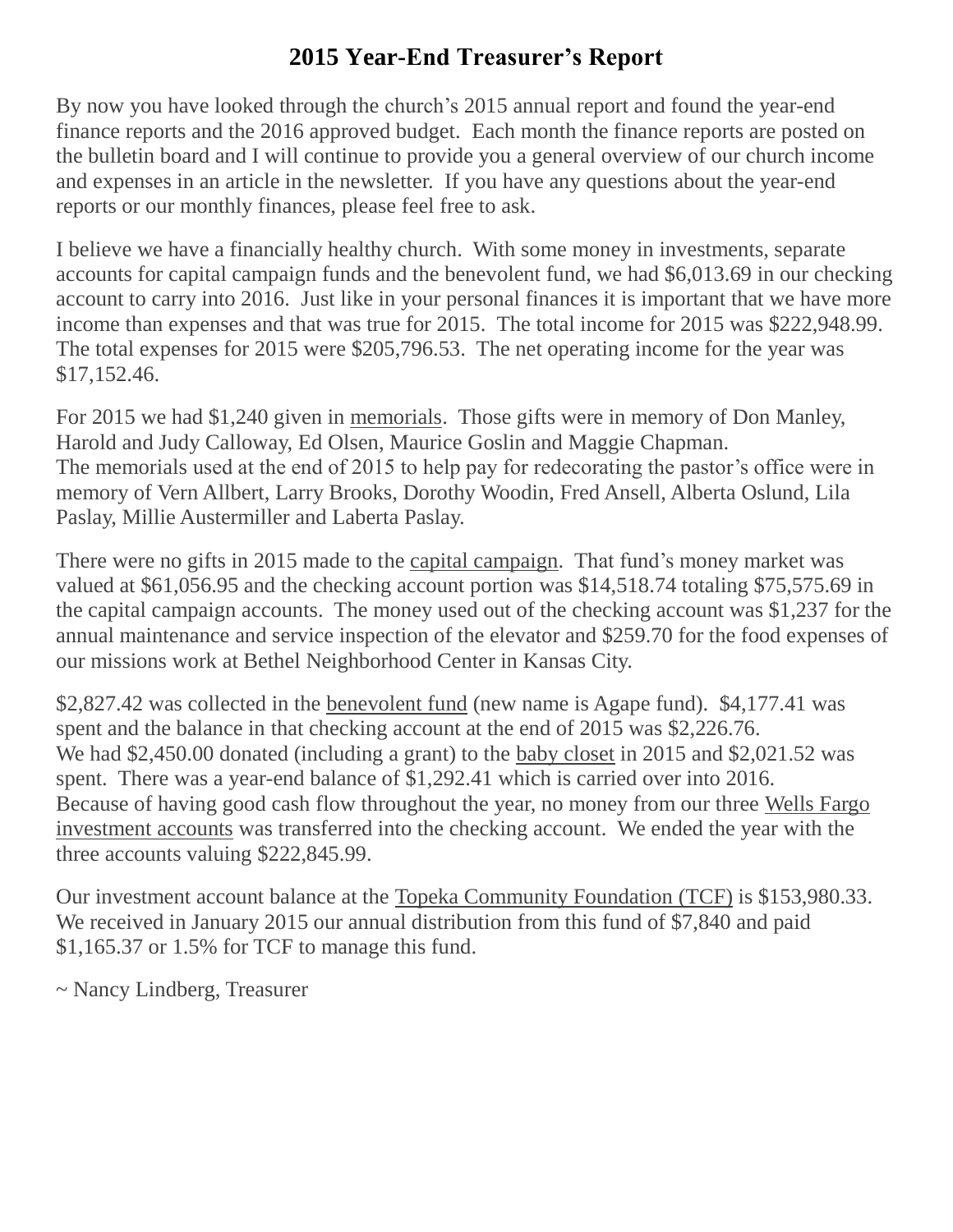#### **January Council of Ministries Update**

This was our first Council of Ministries meeting as adopted by our new constitution. We went over our normal reporting for each of the coordinators of each ministry. Along with our normal updates we covered several things that were going to be coming up on the calendar. We planned several dates that included a reception for Pastor Rhodes and Linda (Jan 24), a reception for the church to welcome Pastor Greuter and family (Feb 21), and the Council dedication Sunday (Jan 17). One other priority that we talked about was finding a person to take the open position on the Council of Ministries (Coordinator of Membership/Fellowship). If asked, please prayerfully consider serving. We also changed the date of the February Council of Ministries from February  $9<sup>th</sup>$ , to February 16<sup>th</sup>. Announcements will be made in church and through the newsletter of all the upcoming dates.

~ Brice Smith, Moderator

#### **WWW**

Session two of Wonderful West Side Wednesdays is rapidly coming to a close. We have spent the last eight weeks learning about the life of Jesus. We will celebrate the end of session two with a movie/game night on February 17. Session three will begin on February 24 and will continue through May 4. We will be studying the parables of Jesus. Dinner begins at 5:30 pm and at 6:00 pm we gather in the sanctuary for singing and a short devotional. Then classes move to their rooms for more Bible stories, journal time and crafts. Jim Goodnow is leading an adult Bible study in Holmer Hall. The evening concludes around 7:00 pm. There is always room for more, so please consider joining us!

~ Colleen Smith, Christian Ed

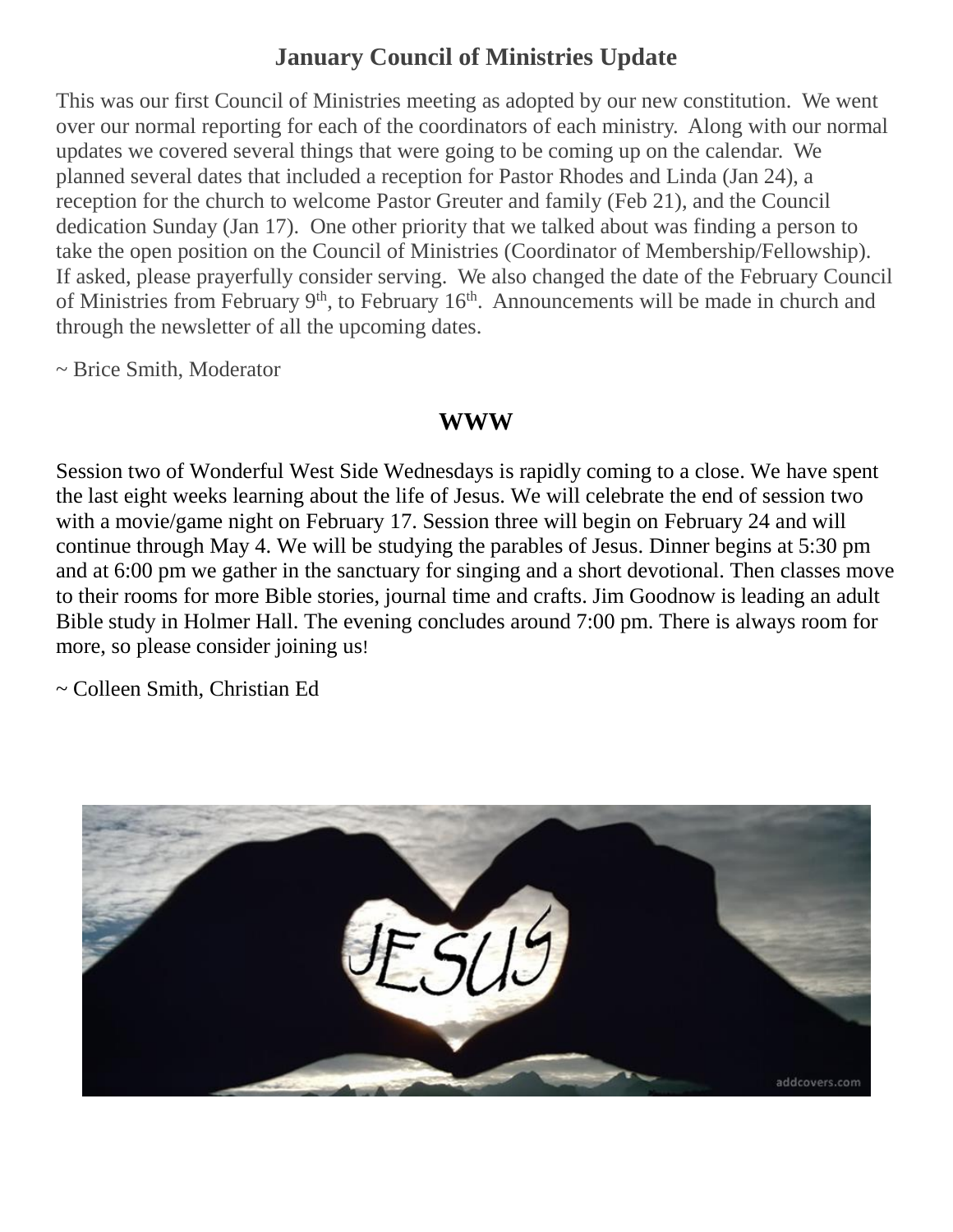#### **Mission Trip to Bethel Neighborhood Center**

This year we are continuing our mission trips to Bethel Neighborhood Center in Kansas City, KS. Bethel is one of our American Baptist programs which works with immigrants and

refugees in Kansas City. Many are Burmese, Nepali, Bhutanese and Hispanic families. Each Friday they have a community meal and worship service. Several years ago we volunteered our church to be the Fifth Friday church – providing the meal and worship service throughout the year when there was a fifth Friday.

On Friday, January 29<sup>th</sup>, Harry and Pat Carpenter, Jim Goodnow, Don Johnson, Marti Rosa and Nancy Lindberg served dinner to and ate with about 35 residents. Our meal



has become quite the favorite. It is baked chicken with special Indian spices, rice, bread and fruit. And, of course, they love vanilla ice cream so we had plenty of that with vanilla wafers.



All left-overs are sent home with the families. Thanks to Almira Collier, Lynda Cokeley and Pat Carpenter for preparing the meal for us to take.

Following the community meal, Don Johnson provided the message. It's quite a treat to hear Don and how he works/doesn't work with the student interpreter. His message is always inspiring and appreciated.

The remaining trips will be April 29, July 29, September 30

and December 30. Anyone in our congregation is welcome to join us – either in preparing the meal or traveling to Kansas City to help serve.

Our congregation has committed \$100 a month/\$1,200 in 2016 for the Bethel Neighborhood Centers' building project. We announced our support at the dinner and the residents applauded. Our gift will have an even greater impact because each gift right now is being matched by the Mabee Foundation.

~ Nancy Lindberg, Treasurer

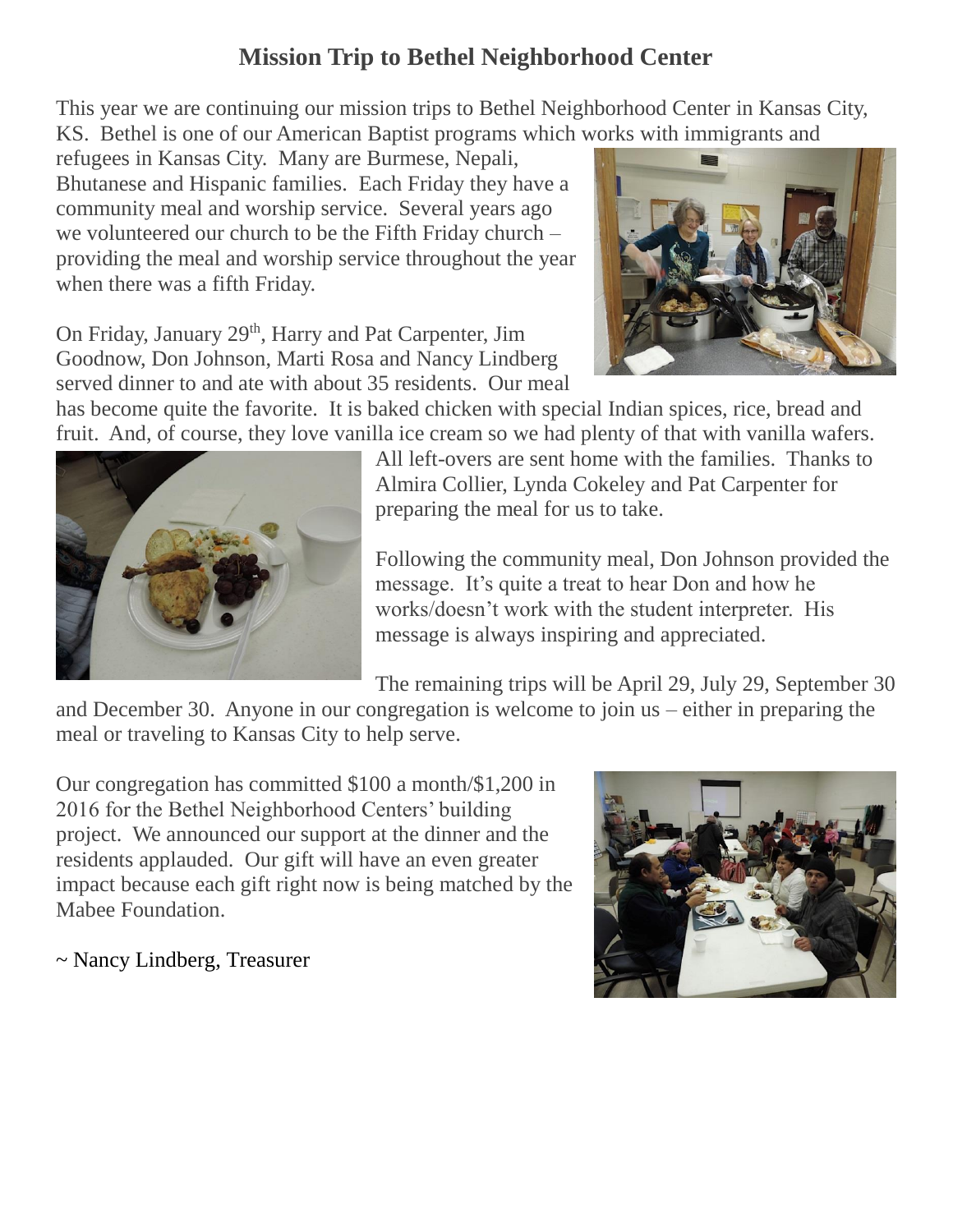#### **BIBLE BOOK FOR THE MONTH – JONAH**

Remember all the pictures from Sunday School showing Jonah and the whale. Maybe the story was a little scary to you; maybe you wondered how he survived the whale's belly; how did it feel to be "spewed" up on the beach.

Jonah, one of the twelve prophets! But where is his prophecy? Is this not an historical book centering on the story of Jonah rather than his prophecy?

The world today, as the world then, "seems to be filled to overflowing with violence, hatred, and corruption. Reading, hearing, and perhaps even experiencing these tragedies . . . we may even find ourselves wishing for vengeance by any means upon the violent perpetrators. Surely they are beyond redemption! But suppose that in the midst of such thoughts, God told you to take the gospel to the worst of these offenders – how would you respond?" (The Life Application Bible)

Eugene H. Peterson, in the Message, says this about Jonah:

"Everybody knows about Jonah . . . Jonah has entered our folklore. There is a playful aspect to his story, a kind of slapstick clumsiness about Jonah as he bumbles his way along, trying, but always unsuccessfully, to avoid God."

"But the playfulness is not frivolous. This is deadly serious. While we are smiling or laughing at Jonah, we drop the guard with which we are trying to keep God at a comfortable distance, and suddenly we find ourselves caught in the purposes and commands of God. All of us." "Stories, in contrast to abstract statements of truth, tease us into becoming participants in what is being said. We find ourselves involved in the action. We may start out as spectators or critics, but if the story is good (and biblical stories are very good!) we find ourselves no longer just listening to but inhabiting the story."

".. . Jonah is not a hero too high and mighty for us to identify with—he doesn't do anything great. Instead of being held up as an ideal to admire, we find Jonah as a companion in our ineptness. Here is someone on our level. Even when Jonah does it right (like preaching finally in Nineveh) he does it wrong (by getting angry at God). But the whole time, God is working within and around Jonah's very ineptness and accomplishing his purposes in him." Peter C. Craigie, in Twelve Prophets (The Daily Study Bible Series), says, "Every aspect of the story is so different from the conventional prophetic narratives. . . The role of the great fish and the plight of the belly-aching Jonah raise not so much the issue of miracle as they do of course humor. (We can almost sense the hilarity in the audience as the hairy prophet is swallowed and is later coughed up reeking of fish.)"

And what about all those questions with which this marvelous story ends? As you read Jonah, see the full picture of God's love and compassion; realize that no one is beyond redemption; and know God's love and compassion encompasses you.

~ Almira Collier, Worship